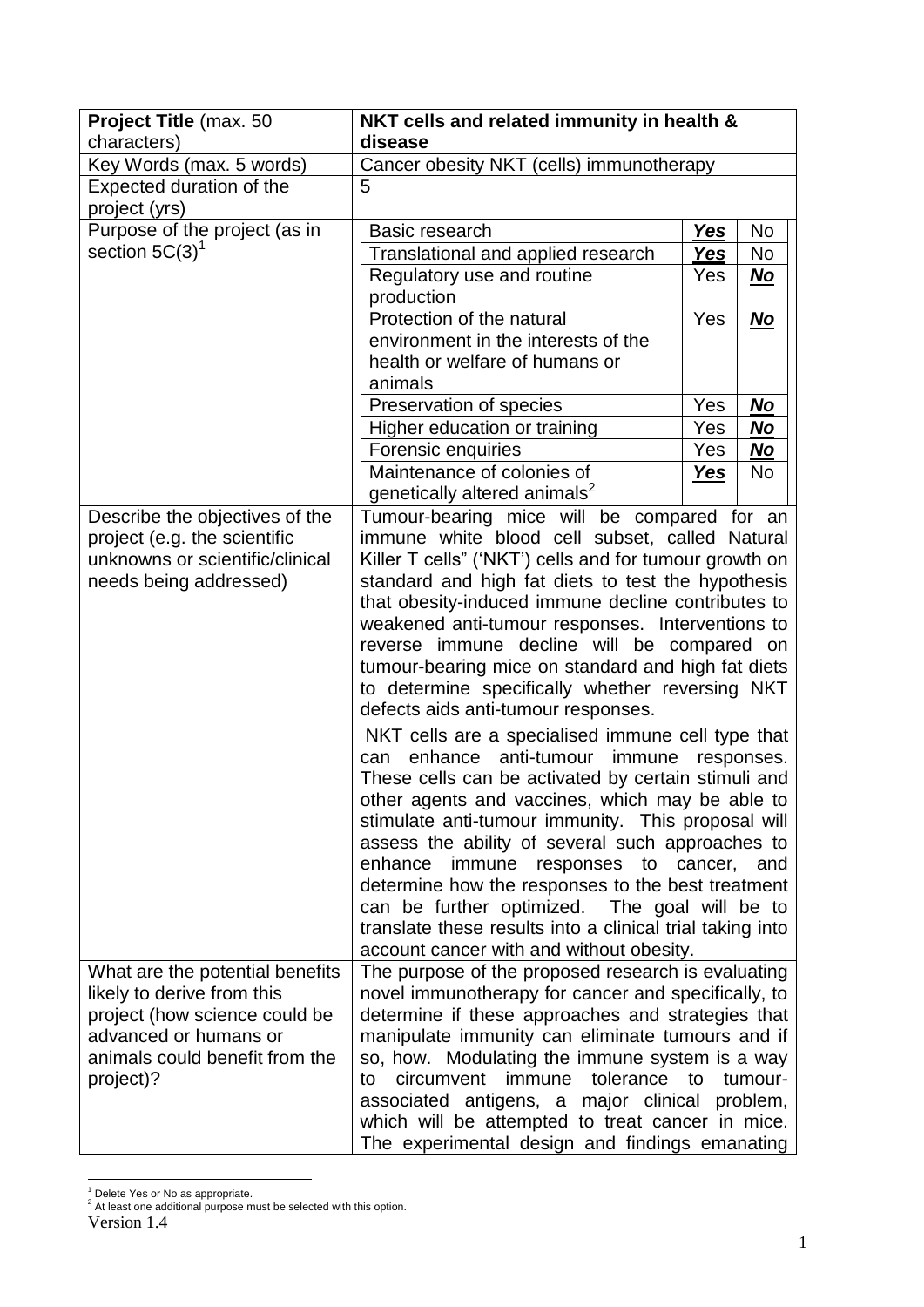| treating human cancer in the future.                                                                                                                                                                                                                                                                                                                                                                                                                                                                                                                                                                                                                                                                                                                                                                                                                                                                                                                                                                                                                     | from this work will allow for a similar design in |
|----------------------------------------------------------------------------------------------------------------------------------------------------------------------------------------------------------------------------------------------------------------------------------------------------------------------------------------------------------------------------------------------------------------------------------------------------------------------------------------------------------------------------------------------------------------------------------------------------------------------------------------------------------------------------------------------------------------------------------------------------------------------------------------------------------------------------------------------------------------------------------------------------------------------------------------------------------------------------------------------------------------------------------------------------------|---------------------------------------------------|
| Mice, up to 600 / year including breeding and<br>What species and<br>approximate numbers of<br>experimental, $x 5$ years = 3000 mice.<br>animals do you expect to use<br>over what period of time?                                                                                                                                                                                                                                                                                                                                                                                                                                                                                                                                                                                                                                                                                                                                                                                                                                                       |                                                   |
| In the context of what you<br>Progressive tumour growth will occur<br>in<br>propose to do to the animals,<br>protected mice which have not been protected by<br>what are the expected adverse<br>the therapies being tested (if that occurs) and in the<br>effects and the likely/expected<br>control groups, but is likely less in the majority of<br>the mice, since most are treated groups, based on<br>level of severity? What will<br>previous results in other models. Tumour growth<br>happen to the animals at the<br>leads to moderate level distress, but death is not an<br>end?<br>endpoint and mice with progressively growing<br>tumours will be euthanized once the largest tumour<br>reaches a maximal size of 1 cm in any dimension.<br>Also, regular monitoring and sacrifice of any<br>ulcerating tumour-bearing or otherwise sick mice<br>will minimise discomfort. Treatments will not induce<br>or add to discomfort. All mice will be humanely<br>euthanized before developing severe illness or by 1<br>year of age, if sooner. | un-                                               |
| <b>Application of the 3Rs</b>                                                                                                                                                                                                                                                                                                                                                                                                                                                                                                                                                                                                                                                                                                                                                                                                                                                                                                                                                                                                                            |                                                   |
| 1. Replacement<br>Only live mice express the complete immune<br>State why you need to use<br>system and in transgenic tumour models, the<br>animals and why you cannot<br>tumour and immune system co-evolve, as in<br>use non-animal alternatives<br>patients. Finally, one can only compare potential<br>treatment strategies in mice, since there are no<br>reliable tissue culture surrogates for immune anti-<br>to<br>immunotherapies.<br>tumour<br>responses<br>Fortunately,<br>however,<br>the<br>simplest<br>mammalian<br>model,<br>mice,<br>provide<br>all<br>advantages of similar physiology as well as well-<br>characterised reagents (e.g. antibodies to cells and<br>proteins) and tumour models are available and<br>mechanistic insights from genetic models can be<br>derived along with the ability to manipulate to<br>determine how therapies work in a lower and non-<br>endangered species.                                                                                                                                      | feasible<br>the                                   |
| 2. Reduction<br>By comparing all treatments in parallel, the same<br>Explain how you will assure<br>controls will be used for all, thus reducing numbers<br>the use of minimum numbers<br>from equal numbers of controls as treated mice to<br>of animals<br>40 % fewer mice in total.<br>Published previous<br>results in other tumour models and individual<br>therapies indicates relatively small group sizes will<br>be sufficient for clear results. As in clinical trials,                                                                                                                                                                                                                                                                                                                                                                                                                                                                                                                                                                        |                                                   |
| once it becomes clear which approach(es) provide<br>the best therapeutic effects, other approaches will<br>be dropped and remaining control mice switched to<br>the optimal means or sacrificed humanely.<br>3. Refinement<br>Mice have fundamentally similar immune systems                                                                                                                                                                                                                                                                                                                                                                                                                                                                                                                                                                                                                                                                                                                                                                             |                                                   |